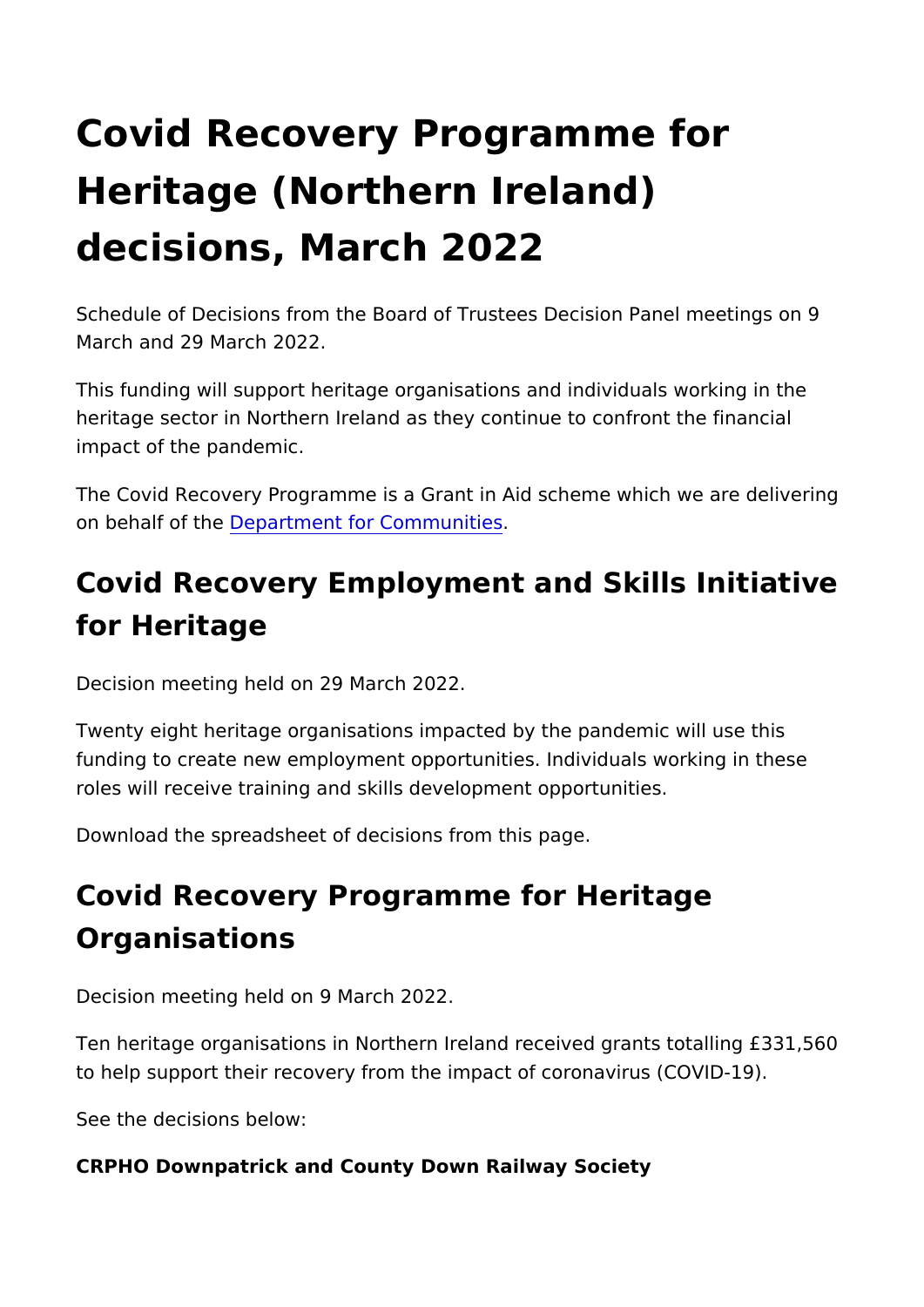Applicant: Downpatrick and County Down Railway Society

Decision: Award grant of up to £49,792 (100%)

#### **CRPHO: Belfast Library and Society for Promoting Knowledge**

Applicant: Belfast Library & Society for Promoting Knowledge

Decision: Award grant of up to £27,534 (100%)

#### **CRPHO: Saint Patrick Visitor Centre**

Applicant: Saint Patrick Visitor Centre Ltd

Decision: Award grant of up to £50,000 (100%)

#### **CRPHO: Railway Preservation Society of Ireland**

Applicant: Railway Preservation Society

Decision: Award grant of up to £50,000 (100%)

## **CRPHO: Creggan Country Park Enterprises Ltd**

Applicant: Creggan Country Park Enterprises Ltd

Decision: Award grant of up to £48,049 (100%)

## **CRPHO: Gracehill Old School Trust**

Applicant: Gracehill Old School Trust

Decision: Award grant of up to £14,515 (100%)

#### **CRPHO: Sailortown Regeneration**

Applicant: Sailortown Regeneration Group

Decision: Award grant of up to £25,616

## **CRPHO: Clifton House Centre Limited**

Applicant: Clifton House Centre Limited

Decision: Award grant of up to £11,573 (100%)

## **CRPHO: Bloody Sunday Trust**